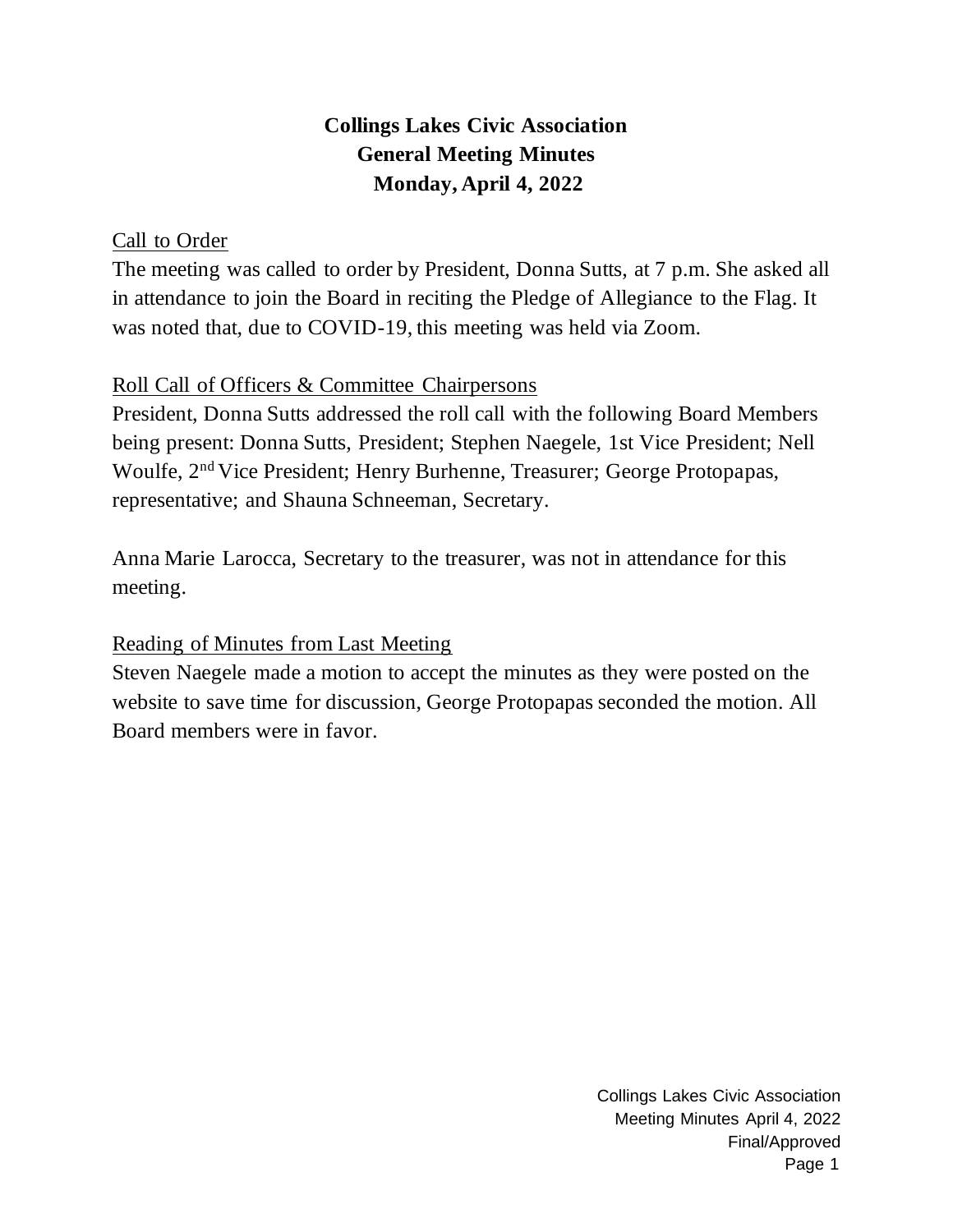#### Accounts Receivable Report

The Accounts Receivable Report was presented by Shauna Schneeman who stated, through March 2022, the reports are as follows:

| 2020 Special<br>Assessment | \$39.94                |
|----------------------------|------------------------|
| <b>Late Fees</b>           | \$3,530.50<br>$+96.09$ |
| Legal Fees Collected       | \$4,372.59             |
| New Resident Set-Up<br>Fee | \$200.00               |
| Tier 2 Association Fee     | \$4,310.96             |
| Tier 3 Association Fee     | \$476.51               |
| Tier 1 Association Fee     | \$1,773.16             |
| Tier 1 Dam Fee             | \$6,910.57             |
| Tier 2 Dam Fee             | \$18,259.95            |
| Tier 3 Dam Fee             | \$1,816.70             |
| Prepayments                | \$293.30               |
|                            |                        |

**Total Income \$42,080.27**

Henry made the motion to approve, Steve seconded the motion, all were in favor.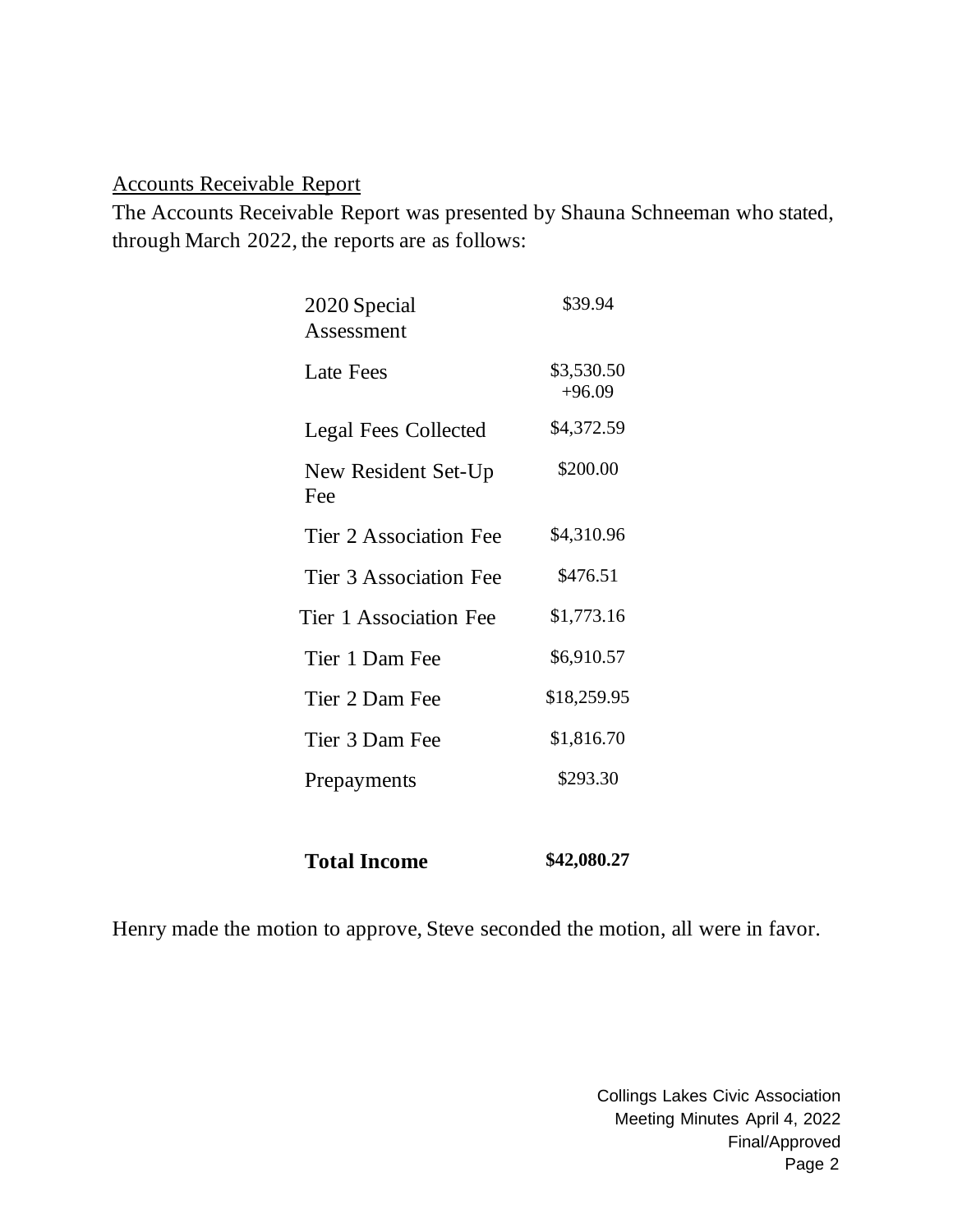#### Treasurer's Report/ Bills for Approval

Henry Burhene provided these expenses that were paid in the month of March 2022:

|                        | <b>Total</b> | \$13,367.06                      |
|------------------------|--------------|----------------------------------|
| <b>USPS</b>            | \$8.70       | <b>Priority Letter Sent</b>      |
| Zoom                   | \$15.98      | <b>Subscription for Meetings</b> |
| <b>USPS</b>            | \$258.00     | PO Box                           |
| <b>QuickBooks</b>      | \$50.00      | Bookkeeping Program              |
| <b>Office Supplies</b> | \$116.00     | <b>Stamps</b>                    |
| Hill Wallack           | \$888.50     | Legal Fees                       |
| Hill Wallack           | \$12,029.88  | <b>Collection Fees</b>           |

Henry presented the Treasurer's Report as of the day of the meeting. The account balances were as follows:

| <b>Total</b>              | \$705,861.56 |
|---------------------------|--------------|
| Games of<br>Chance        | \$2,752.05   |
| <b>Money Market</b>       | \$80,138.88  |
| Dams                      | \$457,755.26 |
| Checking<br>(LibertyBell) | \$164,117.70 |
| Petty Cash                | \$1,097.67   |

Steve made the motion to approve, Shauna seconded the motion. All were in favor.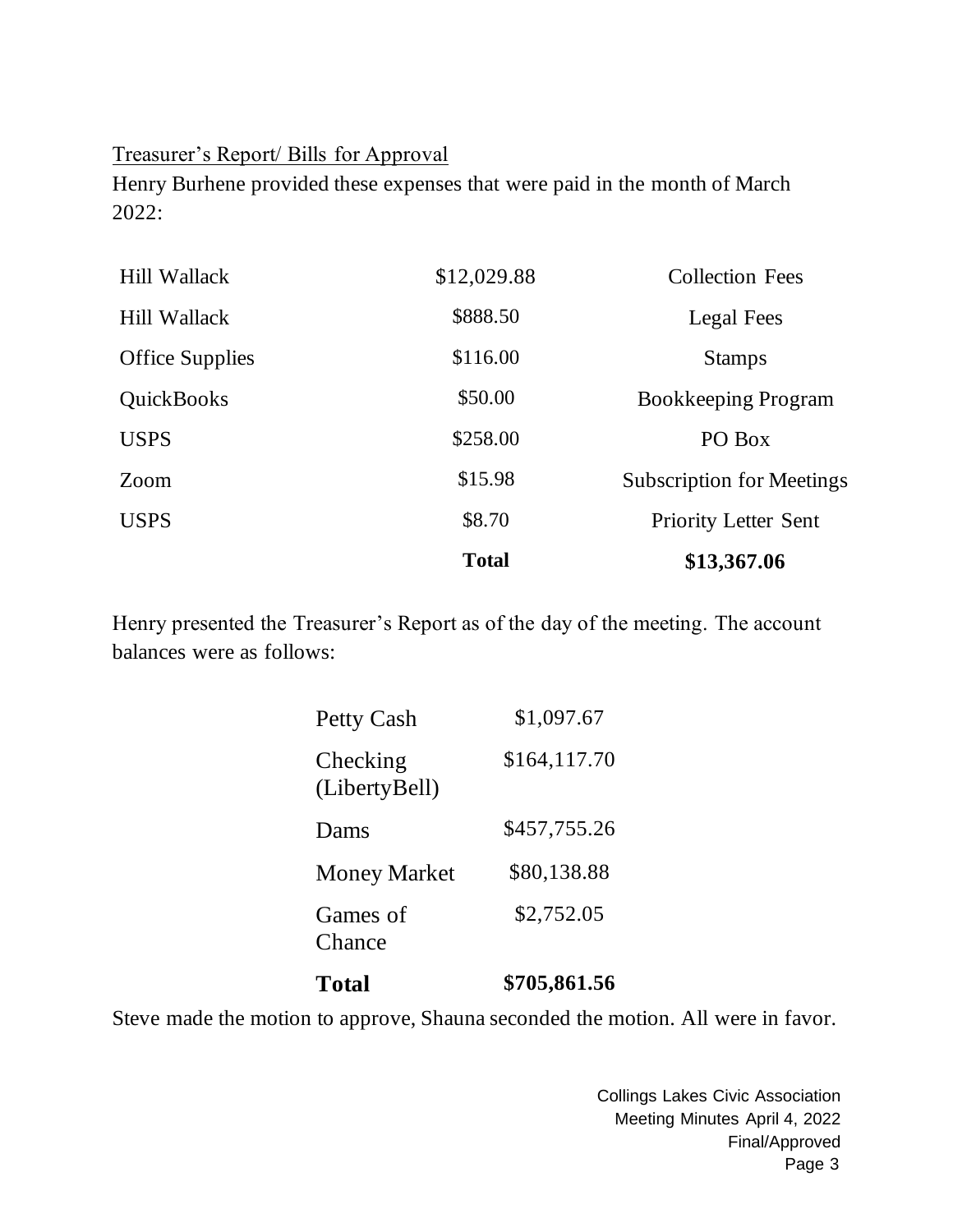Donna and Henry provided that during the treasurer's report the board decided to report the collection fees separate from the legal fees incurred. Donna explained that the \$888 fee being reported was legal fees from the lawyer regarding legal counsel. The collection fee that is paid will be returned by the residents in collections once the collection has been successful. Donna explained further that there was confusion from residents that the CLCA is paying for the cost of the collections. She wanted to explain here that we do pay it, but it will be reimbursed to us in time. She requested to have the legal fees and collection fees separated to make the fees clear as to what amount we paid and what will be paid back.

#### Dams Update

Beth emailed in as she was not able to attend the meeting. She updated that she had replied to the DEP regarding the approval for the dam. She is waiting on a response.

Zeuli has taken delivery of rebar. He is expecting the slush gate and rolled sheeting within the week. He notes he feels confident that the easements will be approved soon and he will be able to get to work quickly once he has ability to.

Donna provided that the Verizon easements have been resolved. She notes that the delays we are facing were the same as the ones she remembers the board experiencing with the last dam. She is happy that **[Steve Zeuli](mailto:szeuli@rdzeuli.com)** is preparing the materials. She also noted that **[Nell Woulfe](mailto:nwoulfe@collingslakes.org)** called in for an update on the easements, but has not gotten a response. Donna provided that once we have DEP approval and the easements we will be ready to move forward. Shauna noted Dam safety approval was also on the list of things needing approval. Donna noted the last dam took almost 3 years to obtain approvals so we just need to hang in there.

Donna asked Steve Naegele to talk to the bank regarding our loan to provide an update. Steve provided that we haven't received anything to suggest they need updates. Donna also provided that the contractor does have a deposit and our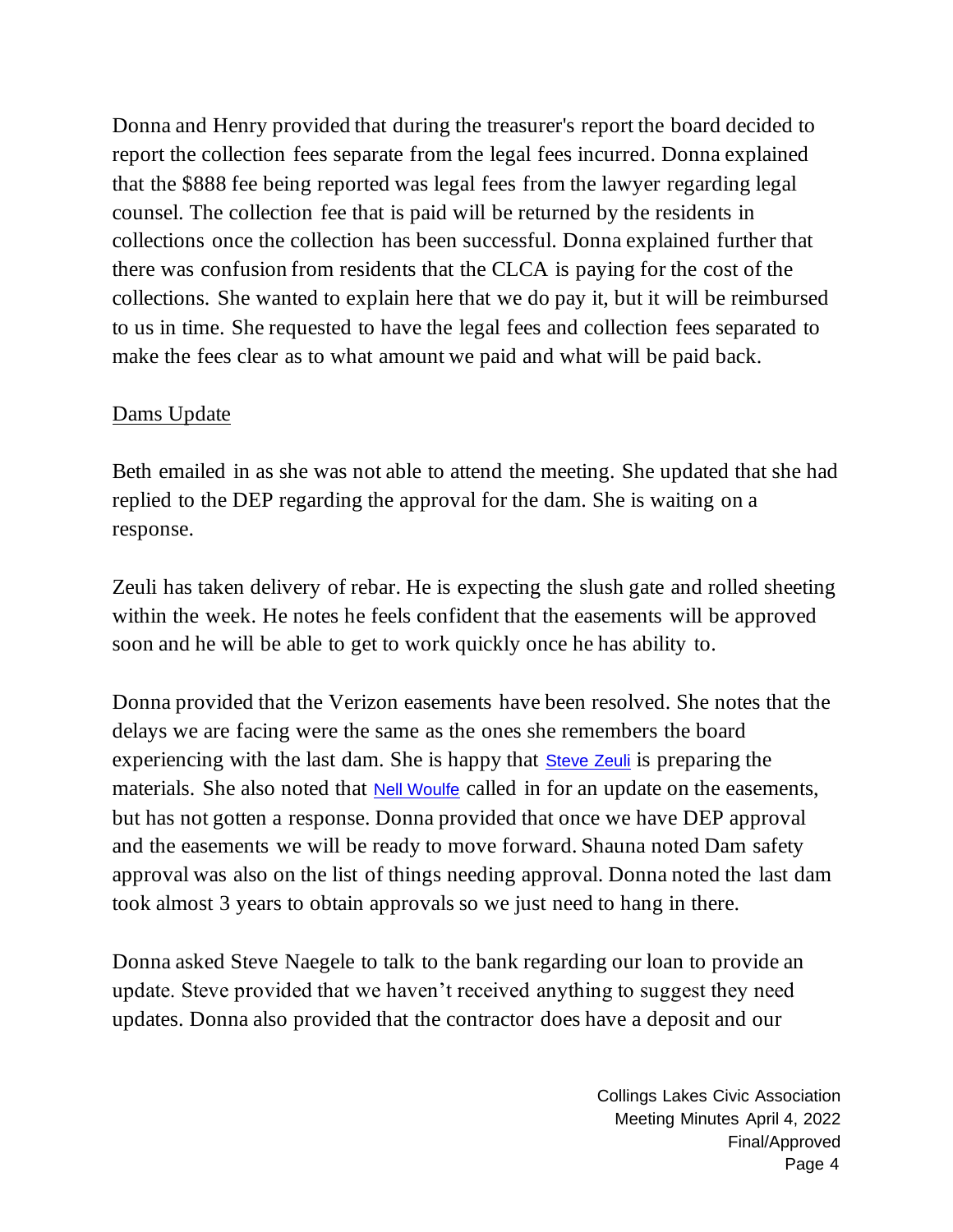account for Dams is almost at \$450,000 so she is pleased with the position we are in financially.

Henry had nothing else to provide on this report.

## Committee Reports

## Grounds

[George Protopapas](mailto:gprotopapas@collingslakes.org) came on to update that the weather coming up was set to be 65 so he is hopeful he can start painting. Shauna asked that George update the reasoning as to why the painting has not yet started as we had planned. George further stated that each weekend has provided weather that made painting impossible with a paint sprayer. He noted that wind and weather under 60 can prevent him from doing the painting. Shauna noted that at the last meeting we were experiencing unseasonably warm weather which led us to believe that the painting could take place sooner, however we are experiencing cold weather again.

George planned an April 10th beach clean up day.

George's last update was that RAC, the landscaper was contacted and he will provide an update on them when he gets the information.

Donna announced she had received an email to thank the board for fixing the lights. There were concerns regarding the timer. Larry Adair provided that the lights were set to go on at 8pm and off by 10pm. Steve noted that the 10pm off time was set by the town curfew. Tom Venziele provided that the timer pin was recently replaced so the timer is working again.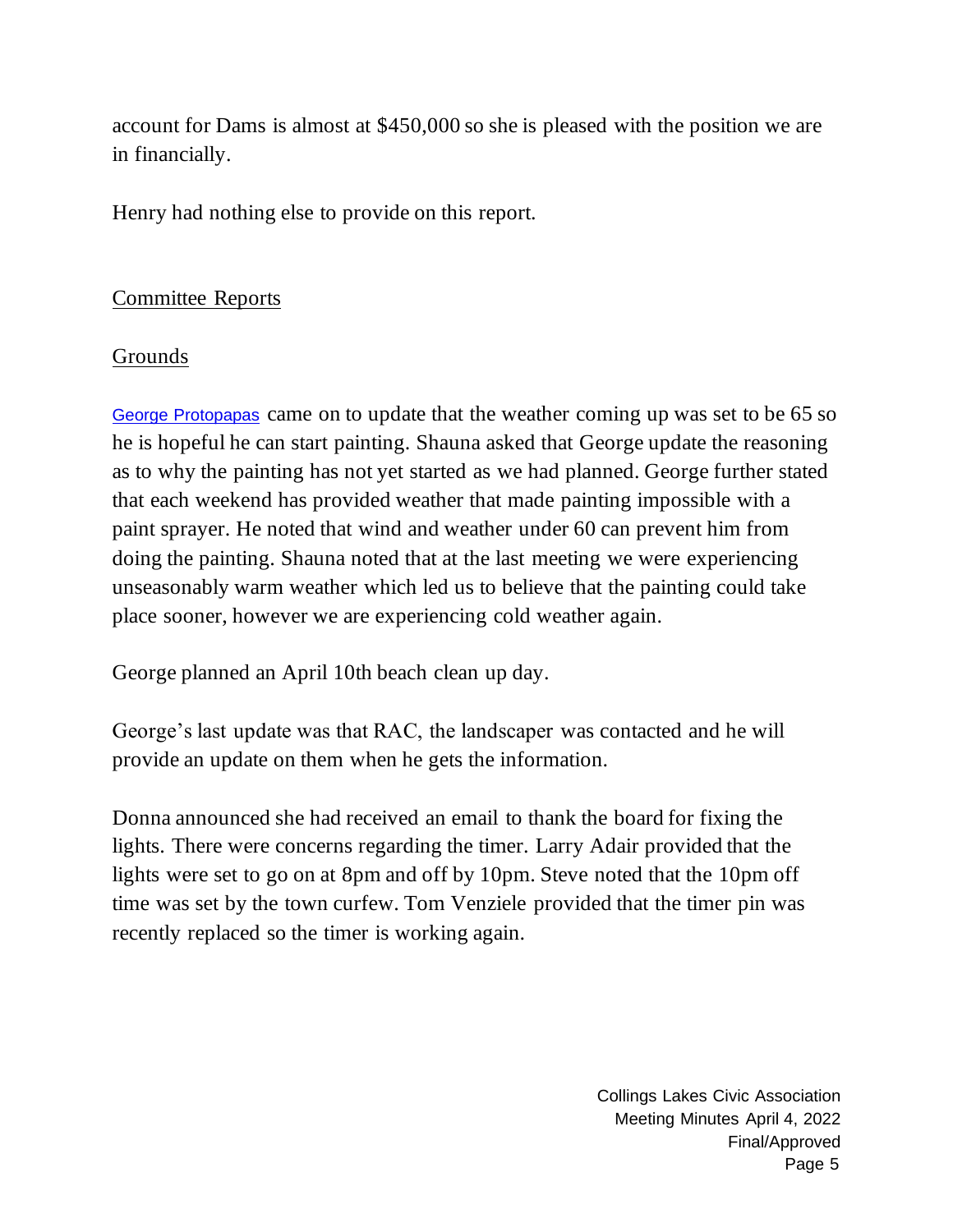### Welcoming Committee

Andy came on for [Katherine Nodolski](mailto:Plantikat@gmail.com) letting us know she was in a class. Shauna provided that she is working on the list for next week to provide Katherine the new residents to greet. Shauna offered to help with the list as it is long.

Andy let us know that Dunkin and Dollar General was contacted to see if they could provide coupons in the welcome bags. He asked if anyone has time if we can reach out to them again. He believes that the change of managers created a loss of communication.

Shauna provided that Monday she will contact her to make a plan.

Andy said Katherine would also like to be involved in the flower sale.

#### Fundraising/Elections

Donna provided that Anna Marie is planning the flower sale and something for the Folsom Event.

#### President's Report

Donna provided that in response to some community talks regarding transparency she wanted to make a statement as the board is being transparent. She noted by court order we are required to use a collection process and it has been the same since 2018. She did say this year there was a change she wanted to report as well. She read through a letter that was provided by Shauna and Ashley from the legal team.

She noted that the statements for 2022 dues came out in October. She noted that based on the community feedback that was too early so we will discuss this year when we will send those out so it is not early, but still gives ample time to our residents. She also provided that the January 1 due date has been a issues among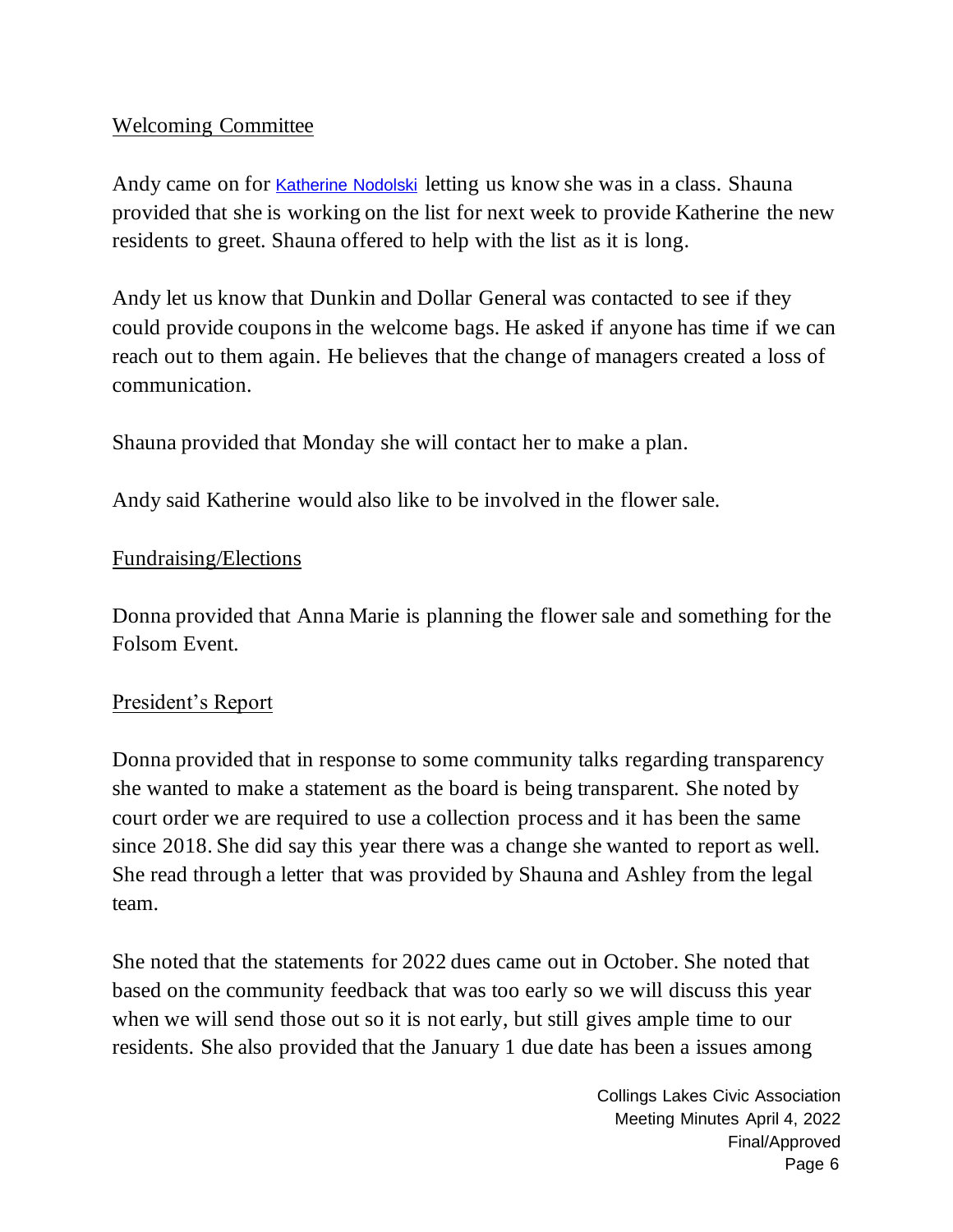residents. She noted that we are waiting for a response from our attorney if we are allowed to push that date back to January 15. She noted that residents paid in full are offered a payment arrangement every year. She notes that payment arrangement was not included in the envelope with statements this year, but was being offered to all residents who qualified. If there is no response by the 30 day grace period 1/31 CLCA adds the interest of 15% which is sent to the resident by mail and offers a payment plan again offering another 30 days to respond. During this 30 day period our new board decided to make an attempt (if possible) to contact those who we haven't heard from by any means we can reach them. Donna provided that there were many reasons to which residents had not paid until this point and Shauna and Annamarie were able to work with many of those to assist them with payment arrangements and reminders to help them avoid collections. This added step was provided due to covid and economic issues that we know residents faced this year and wanted to see if they needed additional assistance. Donna let everyone on the call know that this was a one time thing and she doesn't know if that will be necessary or approved again next year.

Once these attempts fail the account goes into collections just like in previous years with these steps:

- If that all fails at that time we have to send it to our collection agency. Collection Attorney Process
- Collection Attorney Reviews the file
- Attorney Sends a 30 day demand letter to the resident
- (if no response) Attorney sends a 10 day demand letter and informs the resident of the intention to record a lien.
- (if no response) A lien is placed on the property. A letter is sent to the resident, the board, and the mortgage company.

Donna stopped here to inform those on the call that she is reading this because residents are suggesting they are not receiving notification from anyone regarding their accounts that have balances. She noted if you follow along you will see just how many times the resident is contacted.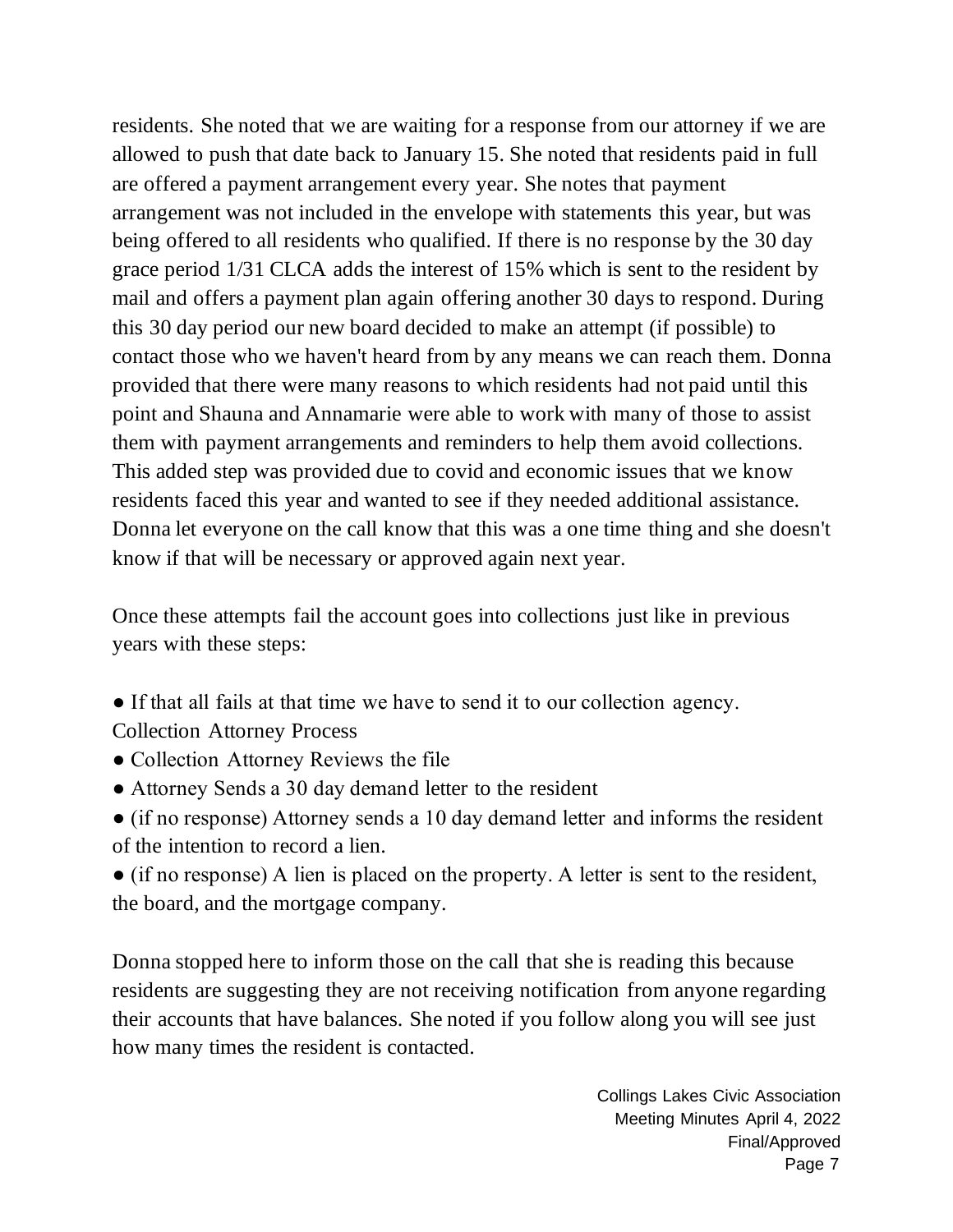Legal Action From There

● Court is notified. They send a letter to the resident to which they have an additional 35 days to respond.

- (if no response) Collection Agency Requests Default Judgment
- Once the collection agency is granted the judgment they attempt levies and wage garnishment (this takes about 6 months)

Donna stopped here to provide that at any of these steps the resident has the option to call in and receive a payment plan from the collection agency to avoid further collection attempts and charges.

● If that cannot be attempted the collection agency will motion the court to enforce litigants rights and obtain an arrest warrant

● (if no response) Then the collection agency will docket the judgment to become statewide so the lien shows up if the resident tries to sell the property (Note that these processes can take a long time, to which CLCA will still send statements to the resident notifying them of additional annual dues and late fees)

Foreclosure/Sheriff Sale (The last resort and Typically 6-9 months just to start this process)

- Notice of intent to foreclose is sent to the resident giving 30 days to resolve
- (if no response) A Complaint is drafted and filed with the court. Then the court sends the

resident notice giving another 30 days

● (if no response) The appropriate documentation is provided and awarded by the court. The Court sets a Sheriff sale date, which is posted publicly and sent to the unit owner.

- The unit owner is given multiple redemption periods to which they can stop this process.
- If the sale occurs the process is over.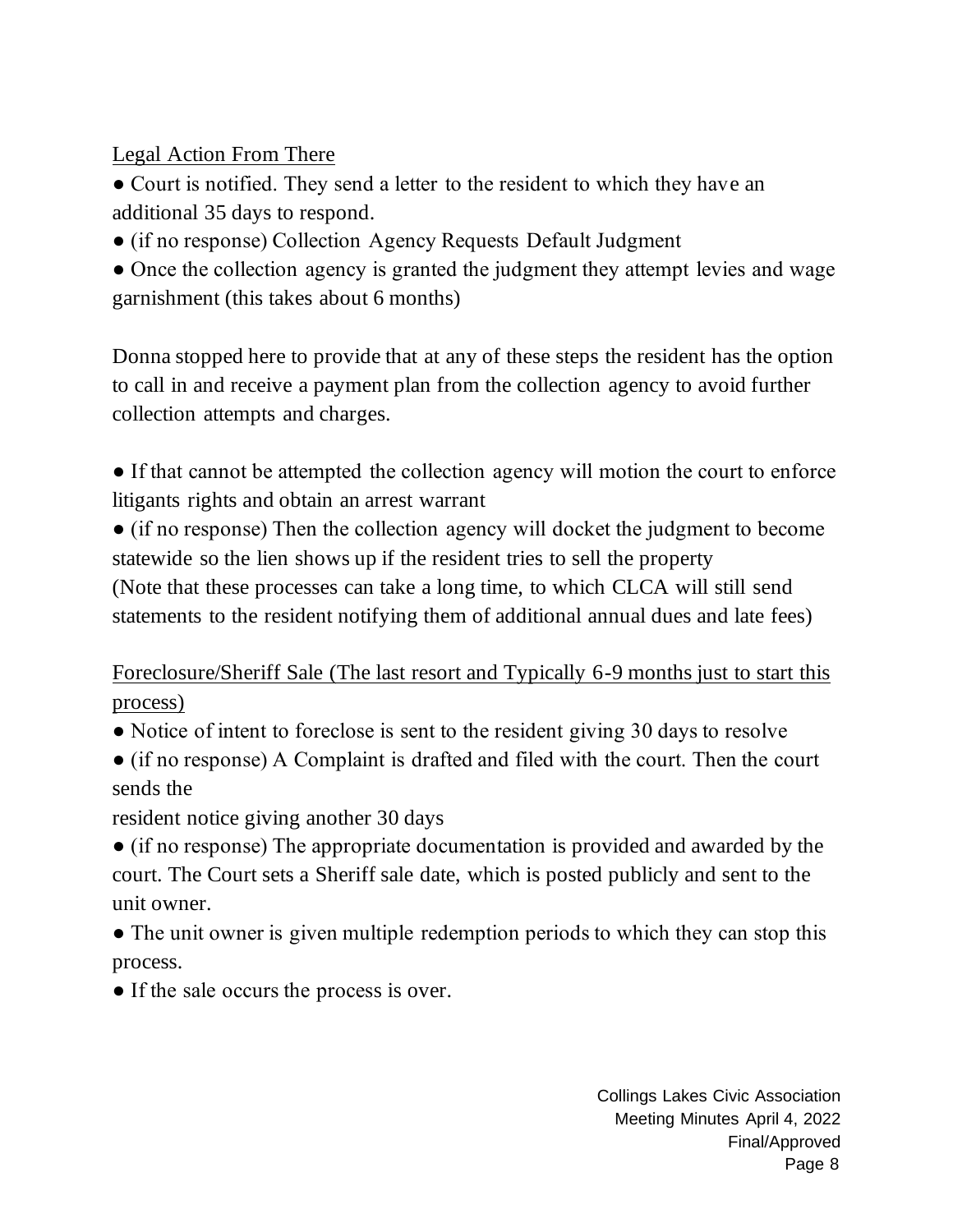Donna noted again that at any point during this process the resident can call the board or the collection agency to create a mutual agreement for payment arrangement to stop the process.

Residents have 2 letters/statements from CLCA before collections, 2 letters from the Attorney before the court gets involved, Notification happens twice by the courts during legal action start, then if foreclosure becomes the only option the resident gets another 3 letters before the Sheriff sale.

Donna ends the letter noting that if you hear of a resident noting they are not receiving anything this letter explains that they are indeed getting many letters throughout the process. Donna also explained that each letter is a charge to the resident. She included that the association does not enjoy knowing there are additional charges for this and that these fees do not come to the association but are paid out to the collection agency. Donna said that the association would much rather handle the collections in house to avoid the entire collection process with the collections company.

Donna asked if anyone from the public had any questions. No residents came on.

Donna then discussed that she reached out to the town of Folsom about going back to in person meetings. Folsom's tax collector recently retired. Since a Folsom employee needs to be present for the CLCA to host the meetings at the hall we were not able to schedule in person this month. Donna notes that when they hire a new tax collector we can ask about scheduling in person again. She asked the public and the board if anyone knew of a different venue that could host the meetings that we might reach out to. Donna provided that we are experiencing great attendance on Zoom.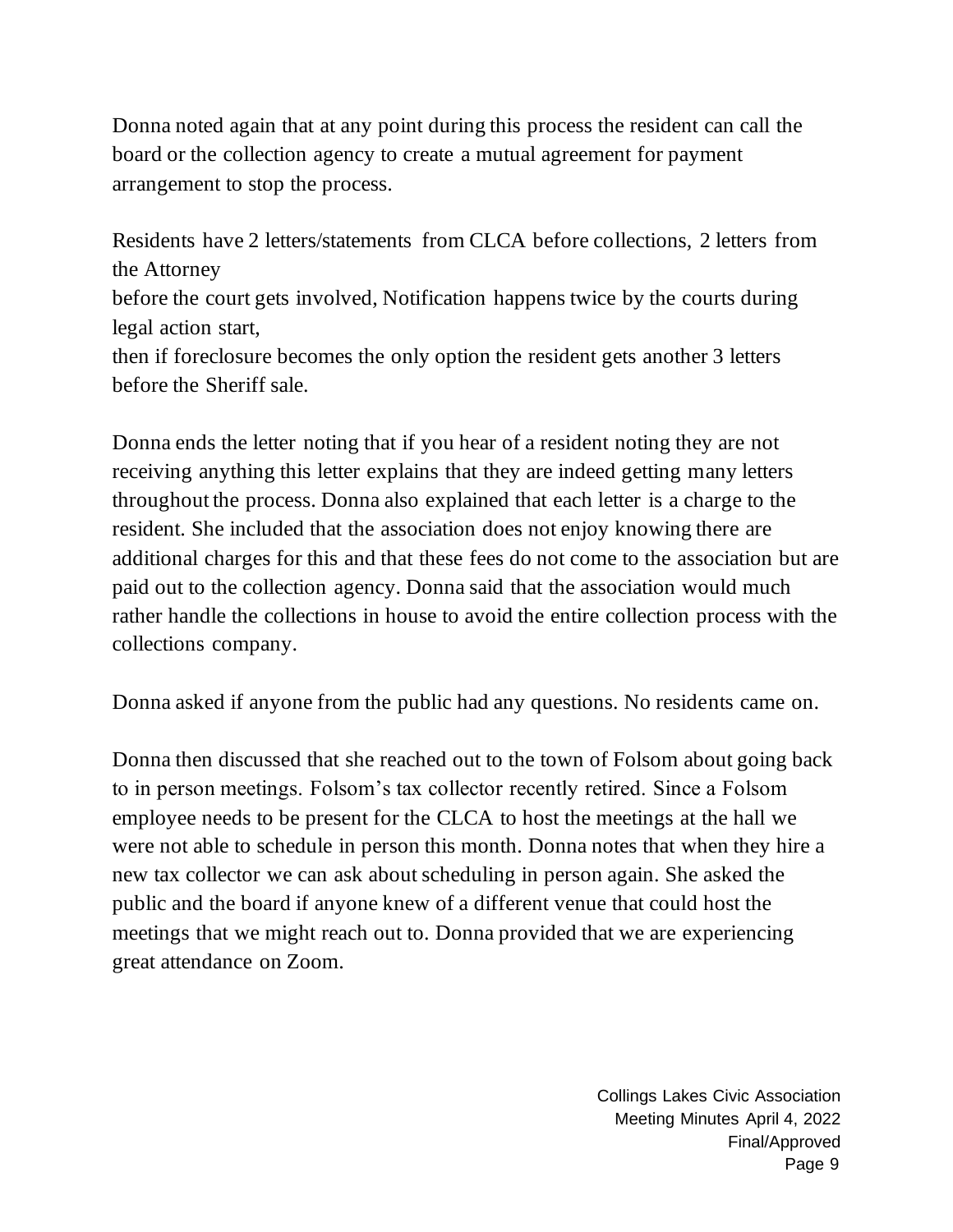Resident Martha Anderson asked if the board will be live streaming the in person meetings once they happen. Donna let her know that we plan to do that for those who cannot make it into the meeting.

Larry Adair suggested Collings Lakes Elementary school. Donna asked if anyone had a contact to ask. Gabrielle Brown provided that she works for the district and doesn't feel they would allow a meeting in the building due to covid.

## Old Business

Folsom Event. Shauna plans to post the event on the facebook page once she gets approval for the graphic from Greg Conway.

Shauna also provided an update regarding the first beach opening. Shauna explained that in the past the CLCA used a lifeguard management company. She spent time trying to find a similar set up for opening this year. There were unfortunately no management companies that would supply lifeguards for a lake as they all service pools.

She provides that we have the option to hire our own lifeguards but hiring our own is much bigger of a process then using a company. She notes that she feels we need someone present at the beach while it is open to check beach tags. She ended the update that there is a discussion within the board members with the lawyer to discuss options.

Donna also provided that we were informed by our lawyer that our private beach does not require portable toilets or changing rooms because we are a private beach community. Donna notes that the board is still looking into a porta potty but won't be seeking a changing room. She notes that without a lifeguard we won't continue with reserving a porta potty.

Donna provided an update about meetings at this time, as her husband called the firehall which did not have a place to accommodate the meetings.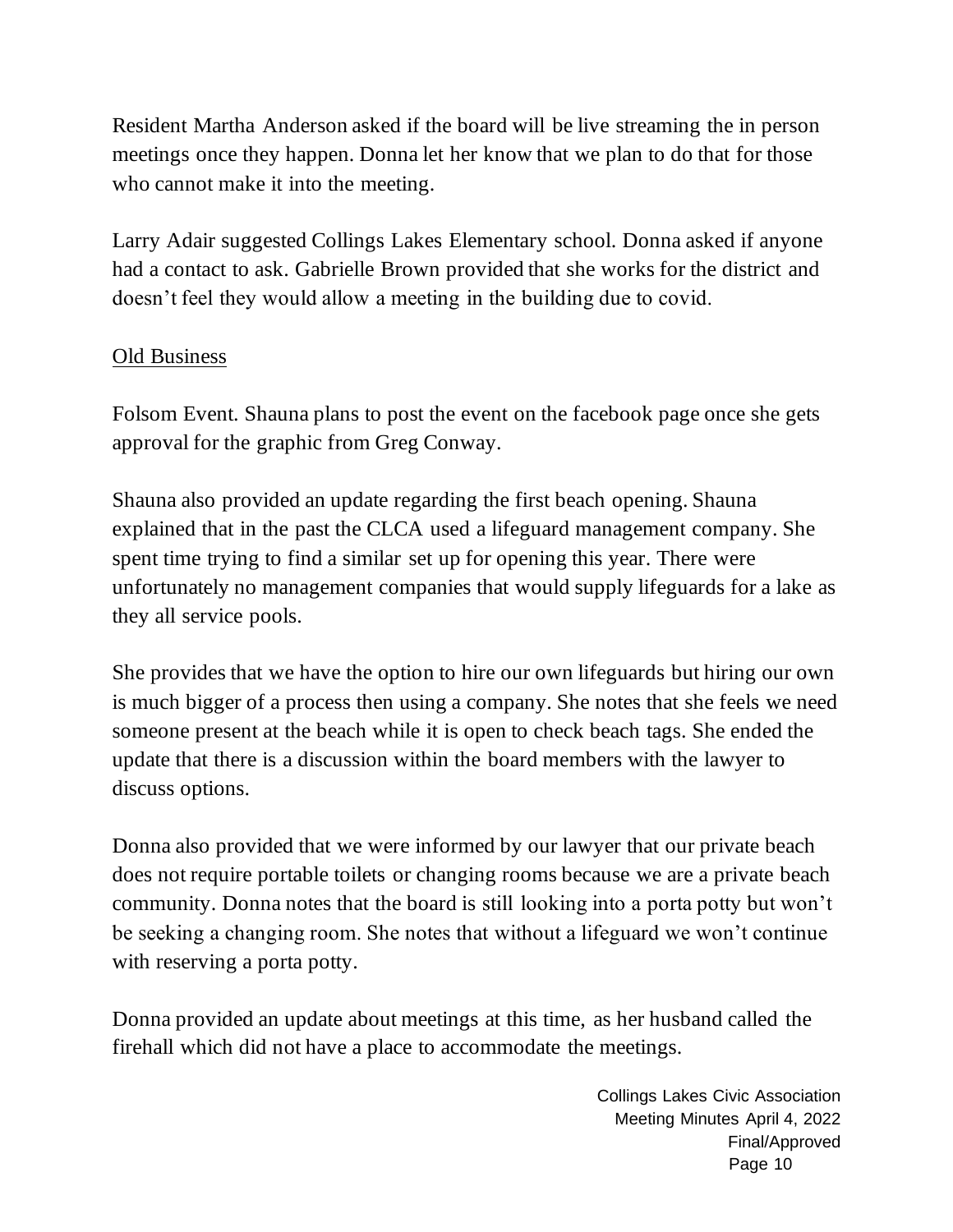#### New Business

No new business.

#### Trustee Reports

- Stephen Naegele Website is updated and Folsom Event Flyer has been added.
- Shauna Schneeman A yoga instructor wants to do classes on the first beach. The insurance company said this would be fine if the instructor offers liability insurance. Folsom also gave approval for this. So she will reach out and talk to the instructor to confirm her liability insurance.

Shauna also provided she was able to organize a food distribution for the community on April 29th at 930-1130 at the Collings Lakes Fire Hall.

Shauna also let us know Marx Teller had an easter dinner donation to provide to a family in need if anyone knows anyone that would benefit from it.

Shauna offered to do the yardsale day again for 2022. She is hoping to coordinate it with the chicken bbq. She reached out to the church for those details on their date for their event. She asked if anyone has additional suggestions on that.

- Nell Woulfe Was not able to unmute to provide a report. Donna provided she was working on getting updates on the easements.
- Anna Marie Lorocca Was not in attendance.
- Henry Burhenne Nothing to report.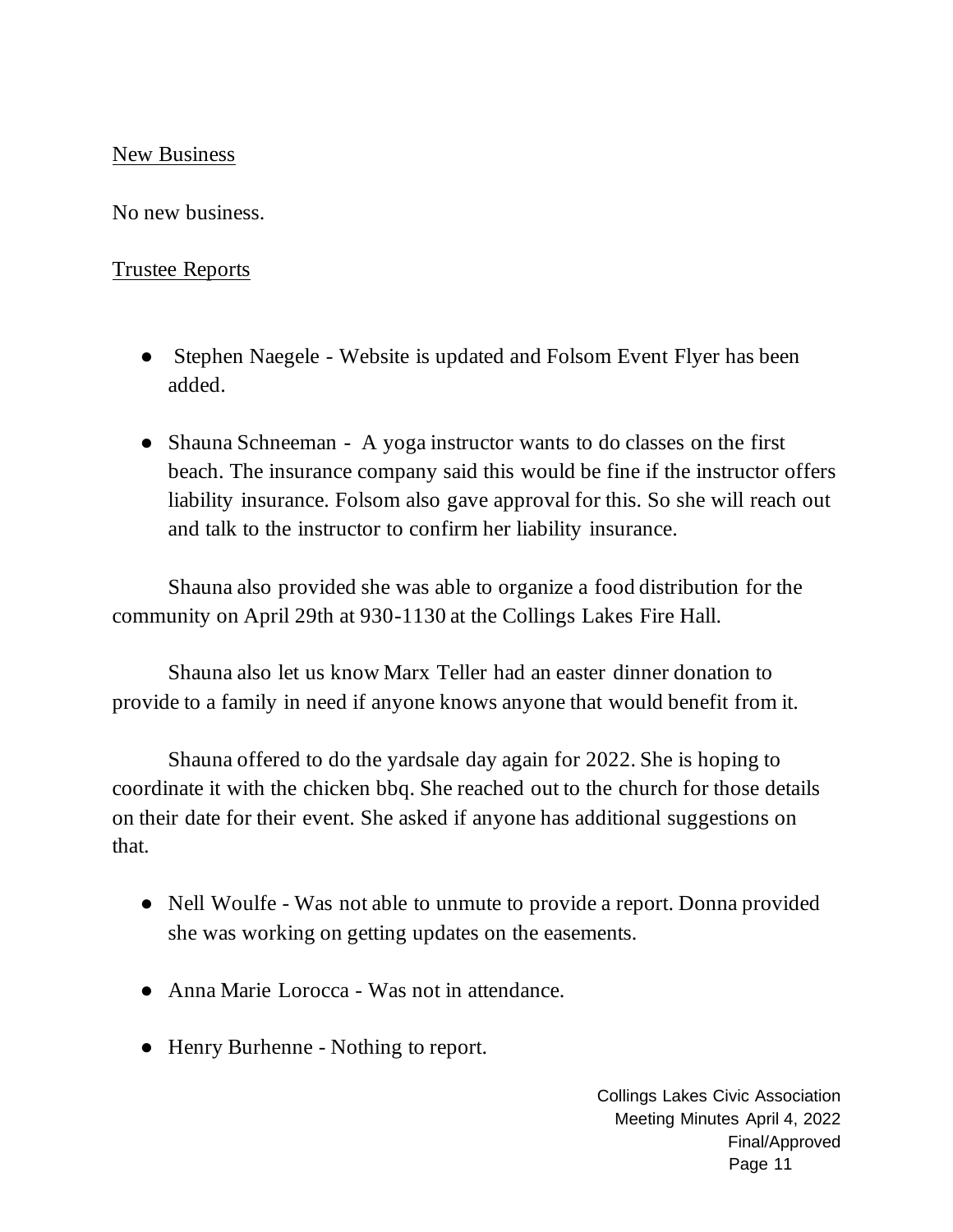• George Protopapas - Nothing to report.

## Open Floor to Members Questions / Comments / Issues.

-A resident came on the chat to ask the date about the Folsom event. Donna provided it was 4/30.

-Teresa Kelly helped resident Billy Hayes come on to the meeting to ask about the water level. He feels the water is too high. He said that he did listen to the engineer's explanation on this as she provided a response last year. Billy believes she was wrong. He feels there is evidence that the lake is 6-8 inches higher then it should be.

Donna replied that this matter was thoroughly discussed and researched last year with our engineer. In addition the board hired a second opinion from another engineer to confirm that the water level and the dam are done to spec.

Billy Hayes reported that he has been a resident since 1959 and on the lake since 1987. He has been using his pontoon boat since 1988. His experience was that he was able to ride his boat underneath the bridge and since the dam was complete he is 6-8 inches too high for his boat to fit underneath. He provided that an engineer could report that the leaning tower of pisa was not leaning that it would not be leaning.

[Shauna Schneeman](mailto:shaunas@collingslakes.org)provided that Beth did note that the previous Dam design and elevation level were not where they were supposed to be

[Henry Burhenne](mailto:hburhenne@collingslakes.org)also noted that the previous dam controlled the water level with boards. That design would allow a board to be removed from the dam to lower the elevation levels by 6 inches; the new dam doesn't allow for this lowering practice.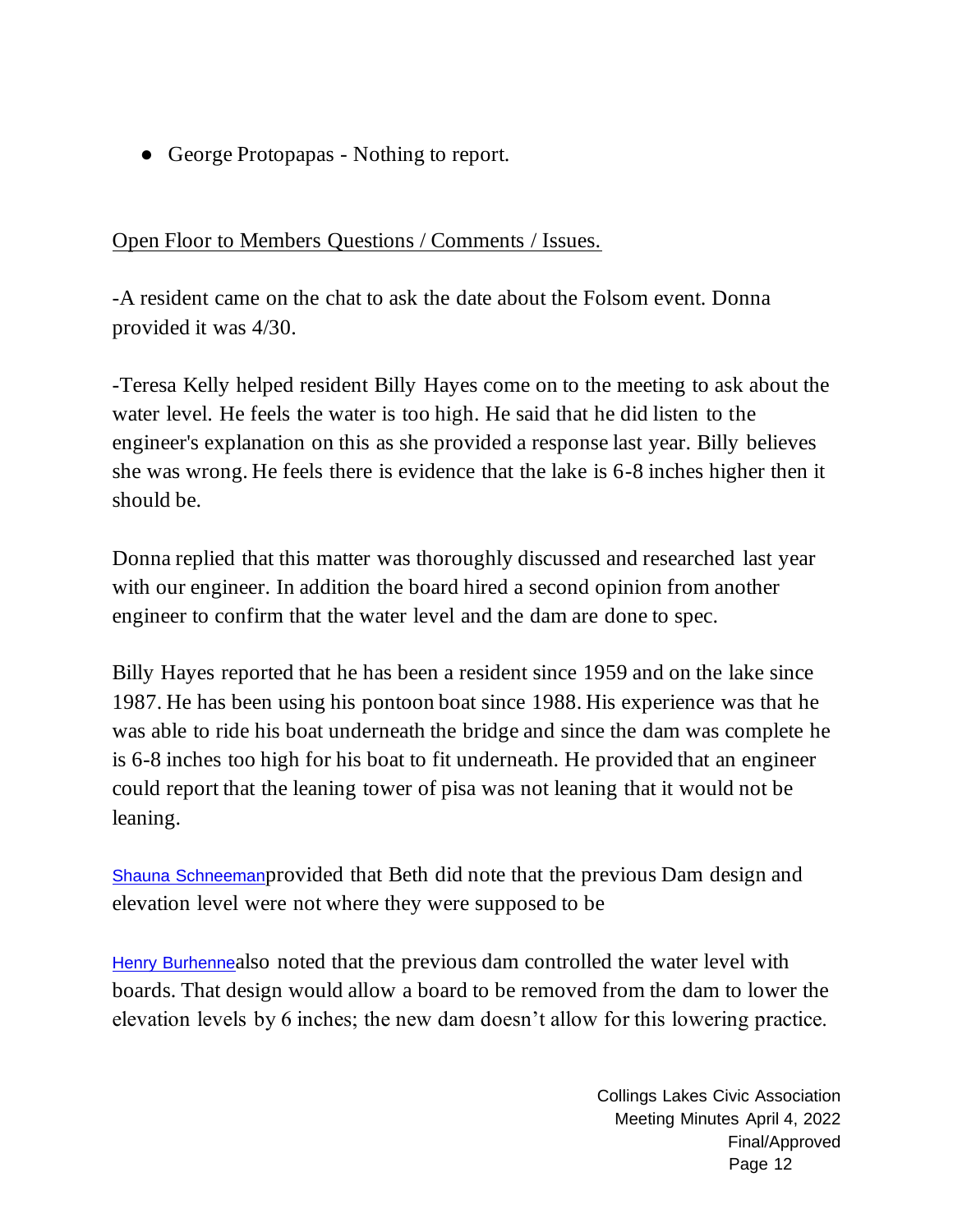He provides that this design does not allow for water to fall below the concrete wall because that is the elevation the engineers were to keep the water level at. Billy asked if the water level could be lowered at all. Henry thought there was a way, but provided the answer would be better coming from our engineer who was not on the call.

Kyle Smith, the former CLCA president. Clarified that during the design process it was discovered that in addition to the boards the dam was found to be undermined meaning the lake was at a lower level then what it should have been. He added that he was in discussion with Mr. Hayes, discussed this issue previously and headed the conversation with both our engineer and the second opinion engineer regarding these questions and the conclusion was that the current level was correct.

Donna also added she felt that in their lifetime the bridge was also replaced and feels that the bridge design could be adding to Mr. Haye's inability to get his boat under the bridge.

Mr. Hayes then asked if the engineer would take responsibility for the lake being higher. He provided that aside from his boat his concerns are regarding the septic systems experiencing higher water tables and issues with mold and water issues in regards to crawl spaces. He also fears mosquito issues.

Steve Naegle provided that in our discussion with the engineers they both provided that their calculations came from stain lines on multiple properties and fixtures to determine their design. Kyle Smith confirmed this information.

Shauna Schneeman provided that in response to Billy's concerns regarding this matter last year our engineer offered a beautiful presentation with a full explanation on this subject that we still have a recording of that can be provided to which our additional hired engineer agreed and confirmed the accuracy of what was done and the matters to which the calculations were made. Shauna [Schneeman](mailto:shaunas@collingslakes.org)added that those of us on the board are not engineers and just volunteers that work many other different careers and have many different backgrounds which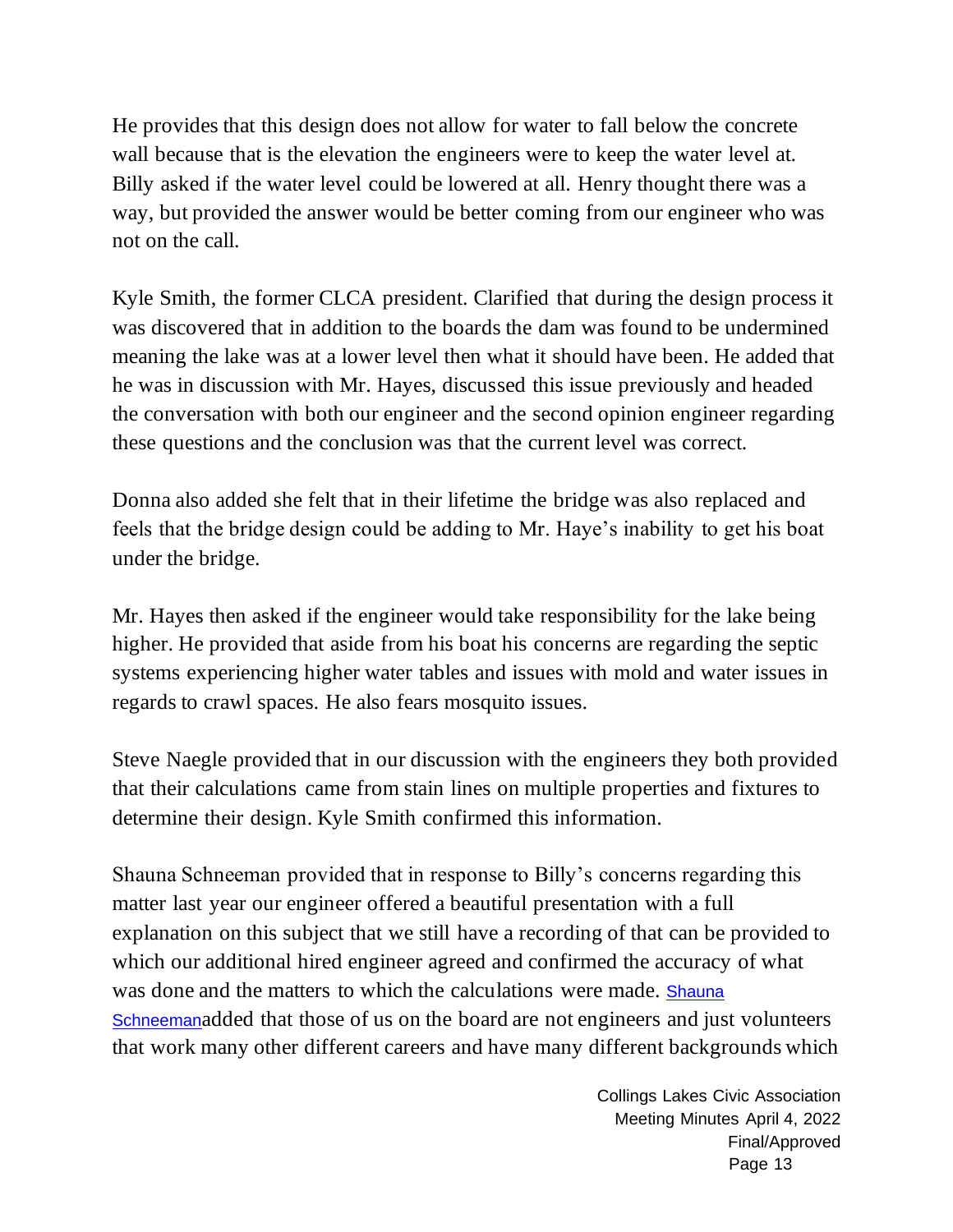is why the board hired experts to speak on this subject. She noted that due to his concerns and our lack of knowledge the board was happy to seek out additional opinions from professionals so we can ensure that this dam and water levels are correct.

Billy responded that the leaning tower of pisa is not leaning because the engineer said so.

[Kyle Smith](mailto:ksmith@collingslakes.org)suggested that Billy should get in contact with Beth Grasso as she may be able to explain this in more detail. Billy would like for Beth to take a boat ride with him and have an explanation as to why his boat no longer fits. Kyle responded that he doesn't think any explanation will change the matter of his boat no longer fitting under the bridge which he can understand is an unfortunate circumstance for Billy.

Billy Hayes then wanted to confirm that the water level is higher. Donna and Kyle both responded that the water level is higher. Billy responded ok.

Gabrille Brown came on to say that the 308 property that an easement is required on is now on the market and feels that the easement may be delayed due to this. Donna confirmed that we are aware.

Kyle Smith came on to let the board know that the Earth Day event collates with the hoagie sale date and thought it would be great for the department to set up a table to sell hoagies. He asked how many food trucks would be available. Donna said there was 1 food truck. [Kyle Smith](mailto:ksmith@collingslakes.org)asked permission for a hoagie table to be set up Donna said that would be fine since it won't take away from the steak sandwich truck. Shauna added that hoagies could be taken home for dinner. Donna is hoping the steak sandwich truck brings Hammonton residents with it since it has a good following.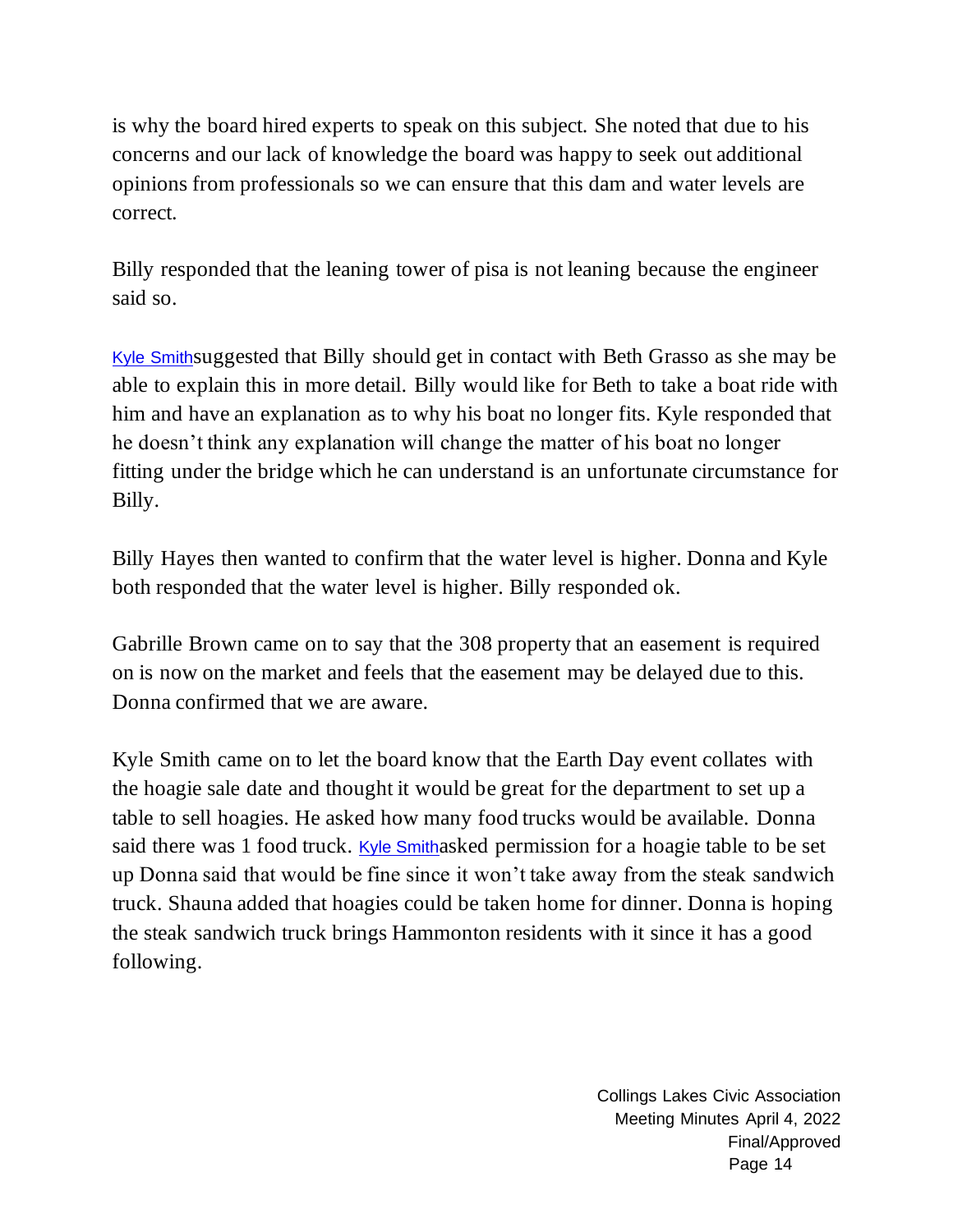Kyle asked if there were other things being sold. Donna added that Annamarie plans to do a 50/50 ticket drawing, but Donna wants to ensure it stays an earth day event. Kyle and Donna both said they think the event is a great idea.

Martha Anderson added that she would like to help with the flower sale and asked about the date. Donna provided she believes the date will be the day before easter, but Annamarie is away so she will have to come back to confirm. Donna added the board originally wanted to do the sale at the Earth day event, but Ron's gardens may be in attendance so the board didn't want to do both. Martha added that last year it was held earlier and the flowers sold out early. She again volunteered.

Lynn Venziele came on to ask the board if a motion will be made to follow radburn laws. Donna responded that she believed this was already handled and that the board does follow those guidelines even though the board is not obligated to. Lynn asked if there was no need to make this a motion. Donna reiterated that this was discussed at the last meeting and repeated that the board does follow these laws even though the board is not required to. Donna further explained that this motion was made at the first meeting. Steve confirmed that this motion took place, he said we could ask the lawyer if this needs to be done on an annual basis.

Donna asked Lynn if there was anything that changed that would require this to be an issue at this time. Lynn asked if Frank Raso was contracted to do any work. Donna answered letting Lynn know he has not been contracted. Donna explained that she called Frank Ruso as she knows him personally just to get guidance on the easement issue since our lawyer is not a land use attorney. Frank provided that he suggests using a title company. Lynn responded her concern was that Frank owns land within the deed map and wanted clarification so that this is not a conflict of interest.

Donna asked Lynn what she feels the board is doing against radburn laws. Lynn noted that she didn't feel this was against radburn. She just felt it could be a conflict of interest.